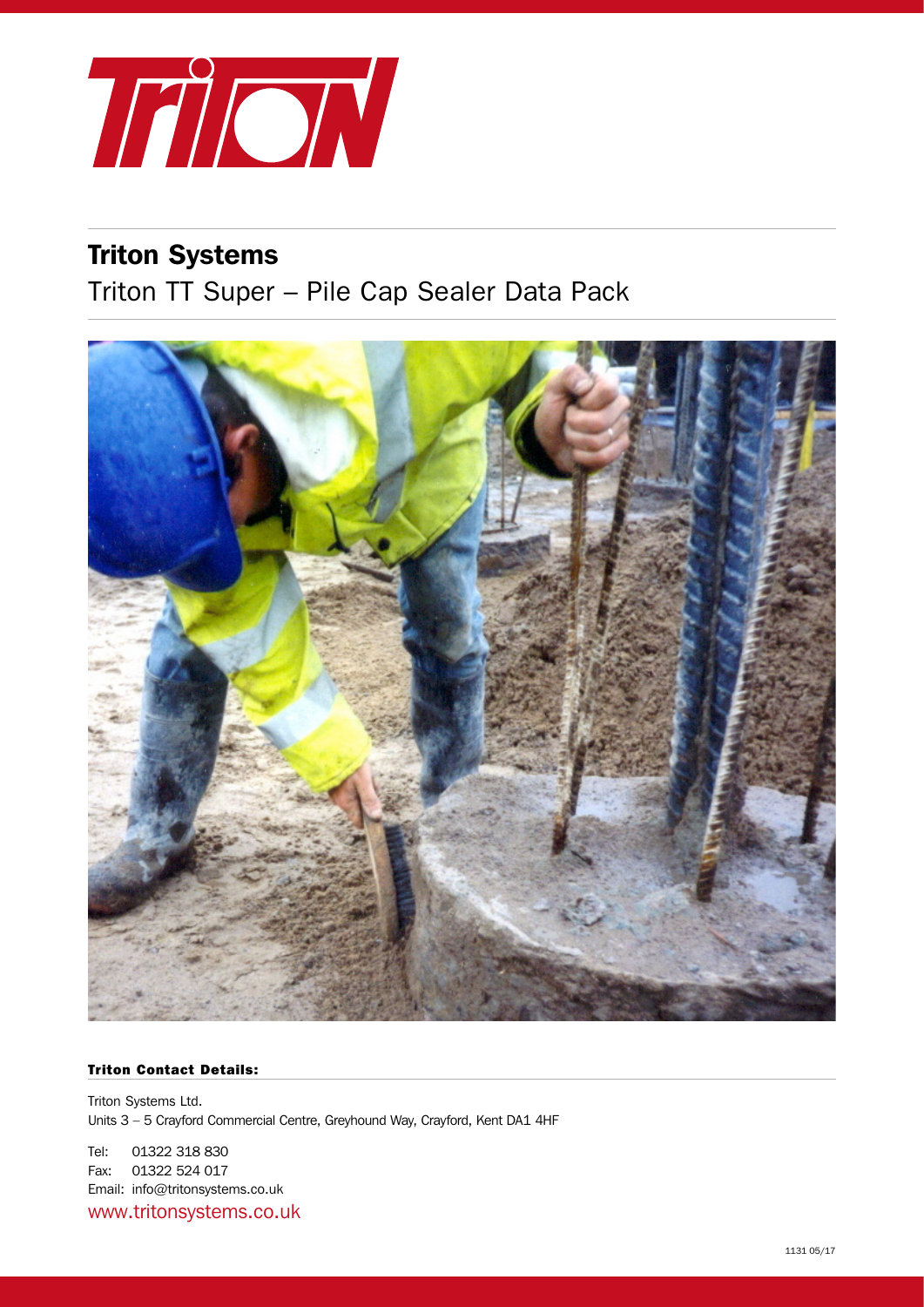

# CONTENTS:

- 1. Pile Cap Sealer introduction and general guidelines
- 2. Triton TT Super Data Sheet
- 3. Pile Cap Sealer Detail Drawing
- 4. NBS Plus Specifications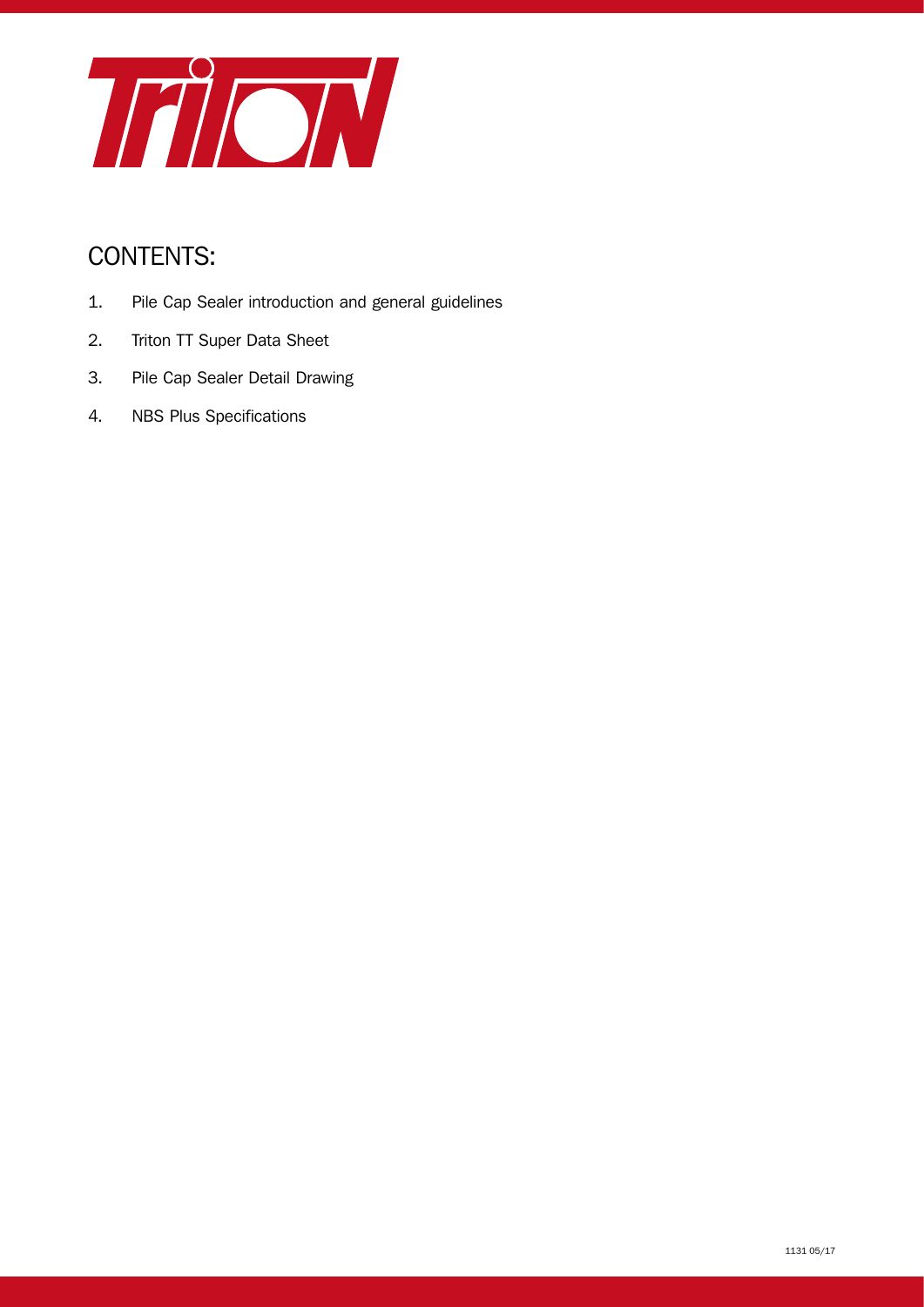

# Triton TT Super – Pile Cap Sealer

#### 1. Description

Triton TT Super is a surface applied system which waterproofs and protects concrete in depth. TT Super consists of ordinary Portland cement, specially treated quartz sand and a compound of active chemicals.

When applied to a concrete surface, the active chemicals react with the free lime and moisture within the concrete to form in depth, insoluble crystals which fill and block all capillaries, pores and minor cracks within the concrete.

As well as waterproofing, the TT Super also protects the concrete against seawater, aggressive groundwater and certain chemical solutions.



Triton Systems, working alongside Visqueen Building Products, has developed a suitable pile cap sealing system using the TT Super in conjunction with Visqueen membranes. This is shown in the detail section below and as per Visqueen drawing no. SW-01 attached.

The use of the TT Super to the pile cap, suitably sealed and linked to the sheet membranes, ensures protection to the pile cap and eliminates the sheet membrane through the pile cap and floor slab construction detail, thus eliminating the "slip plane" through this detail.



#### 2. Technical Data

| Colour: | cement grey                              |
|---------|------------------------------------------|
|         | Hydrostatic water: $> 12$ bars @ 28 days |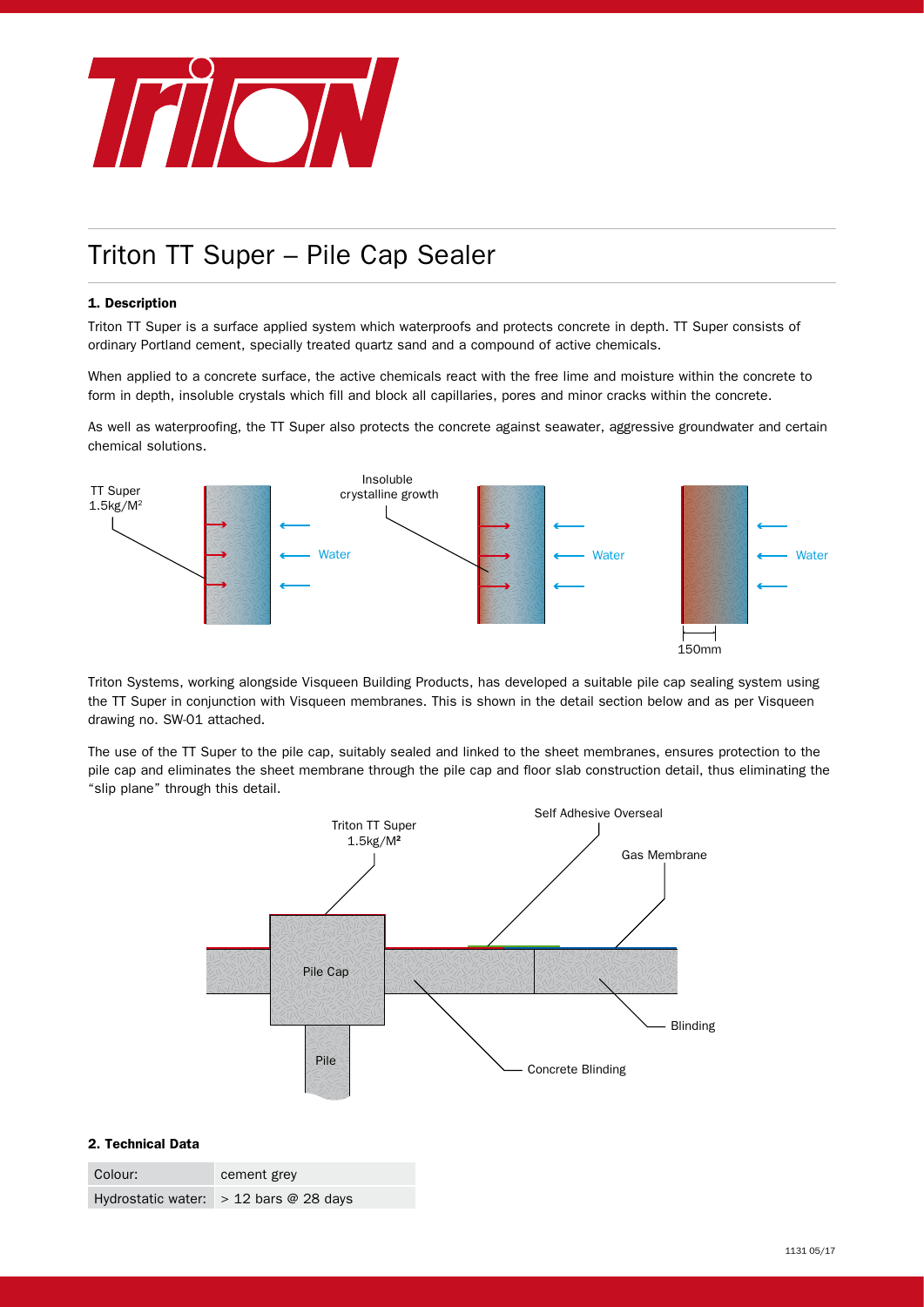| <b>Bulk Density:</b> | approximately 1.25 |
|----------------------|--------------------|
| Setting Time:        | 60 minutes         |

For full technical data and installation and application guidelines for TT Super please refer to TT Super data sheet and Health & Safety data sheet (attached).

#### 3. Surface Preperation

All concrete surfaces to be treated with Triton TT Super must be clean and have an "open capillary" system. This is achieved by the removal of the laitance, dirt and grease etc, by means of either jet washing, grit blasting or scabbling.

#### 4. Mixing & Application

TT Super is mixed mechanically with water, approximately 2 parts water – 5 parts powder by volume. It should be mixed for a minimum of five minutes until a consistency of thick oil paint is achieved.

Two coats of TT Super should be applied to the prepared concrete surface at a rate of 0.75kg/m² per coat. The second coat should be applied whilst the first coat is still "green".

TT Super to be cured in accordance with TT Super data sheet attached.

Please refer to TT Super data sheet for full information.

#### 5. Packaging & Storage

TT Super is supplied in either 25kg bags or tubs and should be stored unopened in its original packaging in a dry place. Shelf life is 12 months.

#### 6. Health & Safety

Please refer to TT Super health & safety data sheet attached.

#### 7. NBS Clause

J10 – 130 Proprietary Crystallization Active Mortar.

See www.nbsplus.com website or www.tritonsystems.co.uk for further details.

For further technical advice and information please contact Triton on 01322 318830.

Triton Contact Details:<br>Triton Systems Ltd.<br>Units 3 – 5 Crayford Commercial Centre, Greyhound Way, Crayford, Kent DA1 4HF<br>Tel: 01322 318 830<br>Fax: 01322 524 017<br>Email: info@tritonsystems.co.uk<br>WWW.tritONSyStems.co.uk Triton Systems Ltd. Units 3 – 5 Crayford Commercial Centre, Greyhound Way, Crayford, Kent DA1 4HF

Tel: 01322 318 830 Fax: 01322 524 017 Email: info@tritonsystems.co.uk www.tritonsystems.co.uk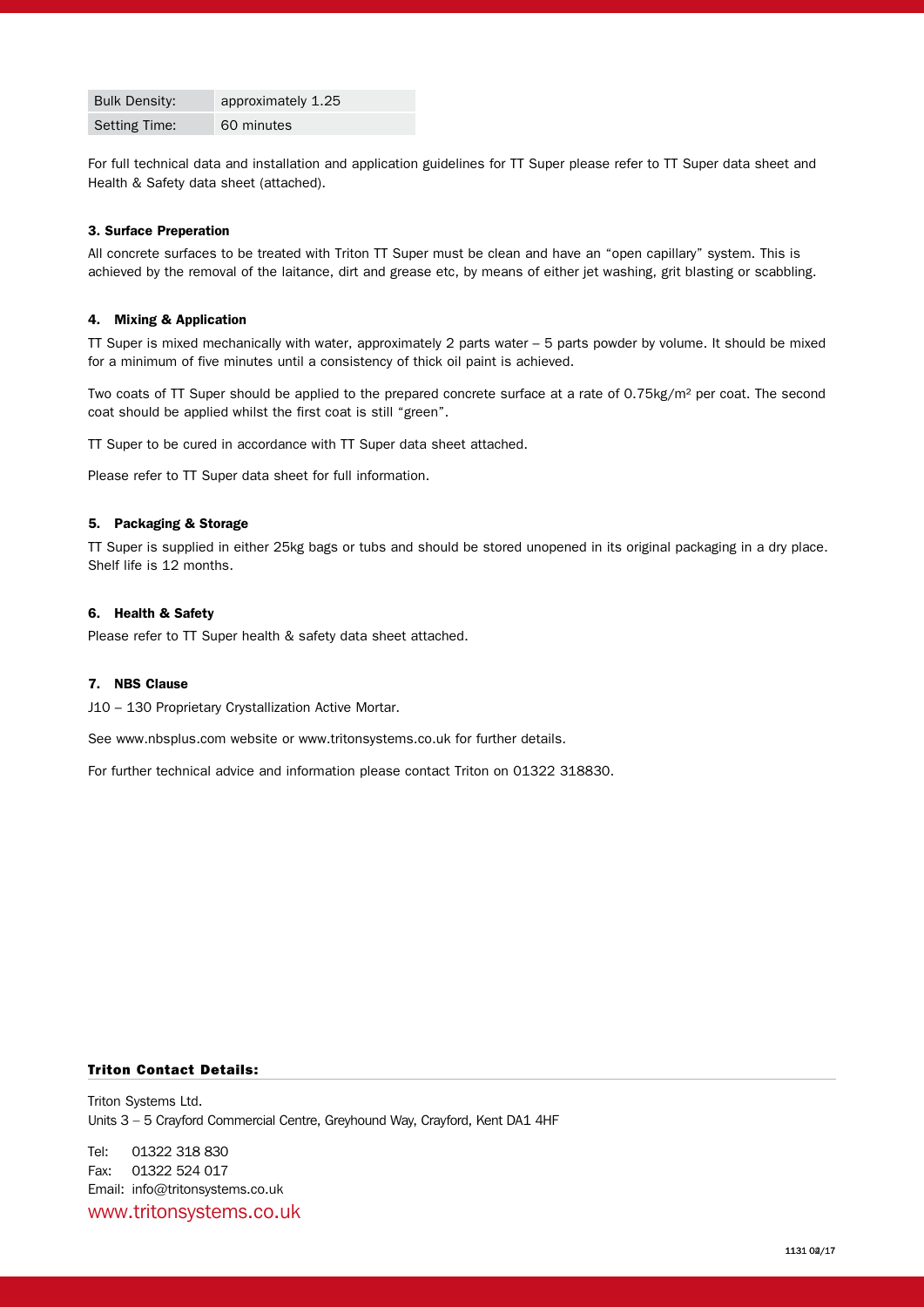

# Triton TT SUPER Crystalline Waterproofing of Concrete.

# **Introduction.**

**Triton TT SUPER** is applied to the surface of concrete or concrete blinding to provide in-depth waterproof protection by blocking the movement of moisture through capillaries and hairline cracks. It consists of Portland cement, specially treated quartz sand and a compound of active chemicals. **Triton TT SUPER** is supplied in powder form in 25kg bags or tubs and needs only to be mixed with water prior to application as a slurry to fully cured or existing concrete.

TT Super penetrates deeply into the substrate, leaving no physical membrane behind, this means that it is unaffected by loads imposed by the rest of the build above, layers are placed concrete on concrete thus eliminating the risk of a slip plane or un-bonded separation. This feature makes TT Super of particular use when sealing pile caps, ring beams, kicker joints or abutments to retaining walls. TT Super only works with concrete, for other substrates a slurry coating such as TT-55 should be used.

CRYSTALLINE WATERPROOFING:

- Applied to either positive or negative side
- Permanently active
- In depth crystalline Waterproofing and protection from waterborne salts and chemicals.



# **Areas of Application**

- Basements / concrete retaining walls generally or where a second form of waterproofing is required in conjunction with a Platon Cavity Membrane system and external access is not safe or practical.
- **Concrete slabs and the blinding layer underneath when used externally.**
- **Construction joints, pile caps, ring beams.**
- Water retaining structures, including reservoirs and water tanks.
- Swimming pools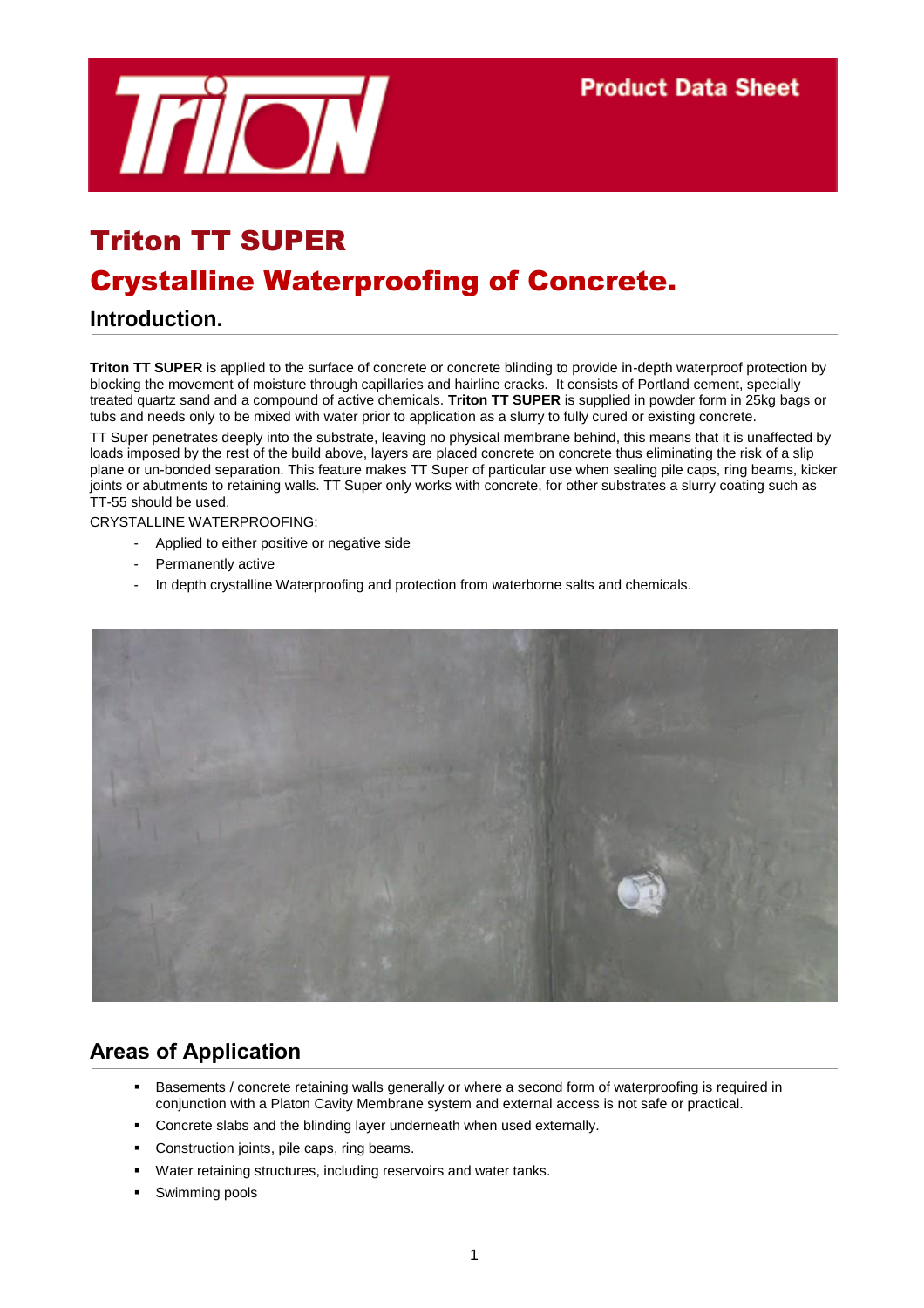

- **Sewage treatment plants**
- Channels
- **Car Parks**



**New Construction** 

**Construction Joint** 

# **Technical Data**

|                          | <b>Triton TT Super</b> |  |
|--------------------------|------------------------|--|
|                          |                        |  |
|                          | $> 12 \text{ bars}$    |  |
| Withstand water pressure | @ 28 days              |  |
| Colour                   | Cement grey            |  |
| <b>Bulk density</b>      | Approx 1.25            |  |
| Setting time             | 60 min                 |  |

*All data are averages of several tests under laboratory conditions. In practice, climatic variations such as temperature, humidity and porosity of substrate may affect those values.*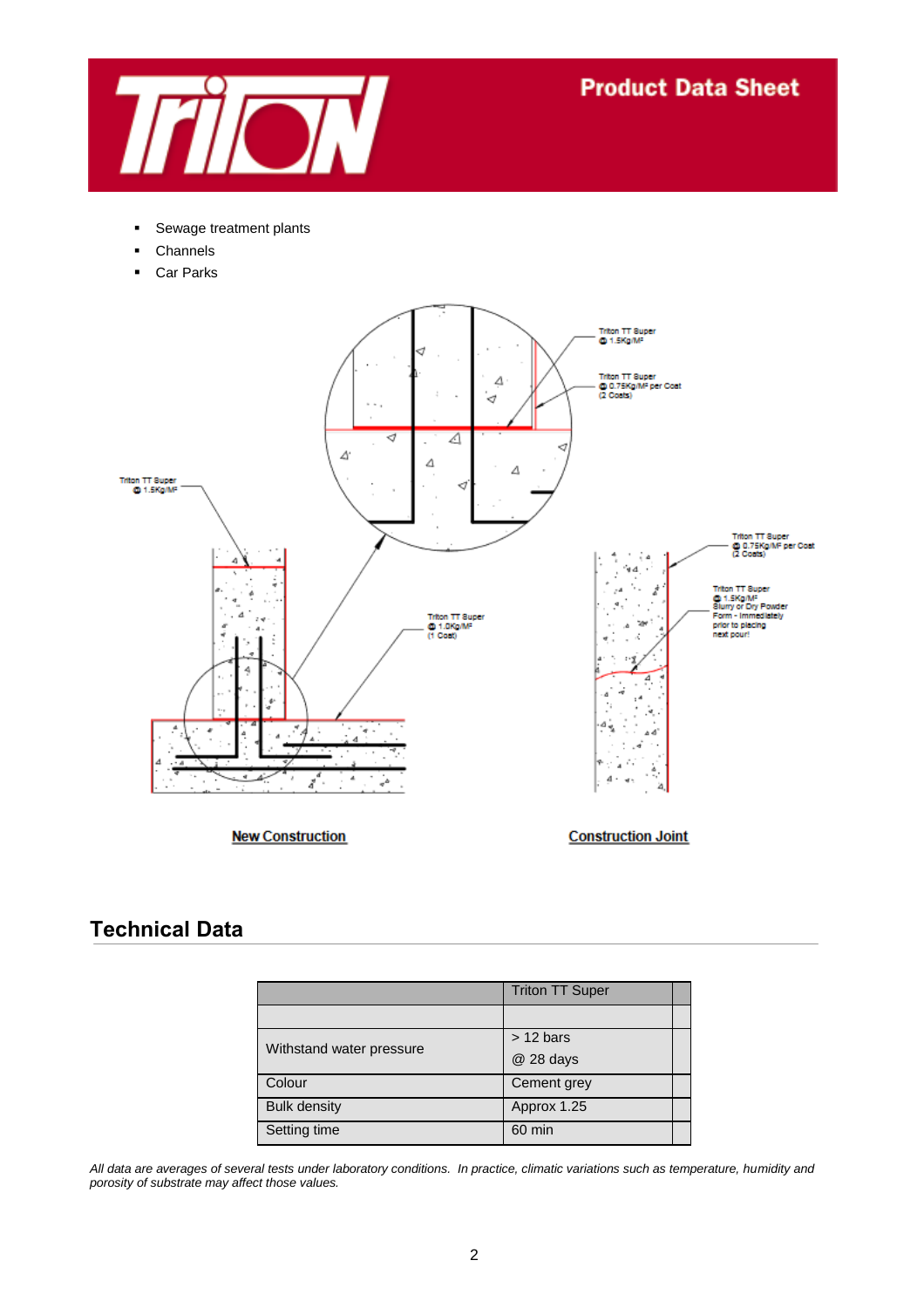

# **Properties**

When **Triton TT SUPER** is applied to a concrete surface the active chemicals combine with the free lime and moisture present in the capillary tract, to form insoluble crystalline complexes. These crystals block the capillaries and minor shrinkage cracks in the concrete to prevent any further water ingress (even under pressure). The waterproof layer will still allow the passage of water vapour through the structure (i.e. the concrete will still be able to "breathe"). In addition to waterproofing the structure, **Triton TT SUPER** protects concrete against seawater, wastewater, aggressive ground water and certain chemical solutions. Triton TT Super is a very cost effective alternative to physical membranes due to its rapid application to large areas and ease of detailing around complicated shapes. **Triton TT SUPER** is not a decorative material. Additional waterproofing measures will be required in order to satisfy the requirements for a Grade 3 Habitable environment as laid out in BS 8102:2009.



# **Surface Application**

All concrete to be treated with **Triton TT SUPER** must be clean and have an "open" capillary system. Remove laitance, dirt, grease etc… by means of high pressure water jetting, wet sandblasting or wire brushing.

Faults within the concrete, in the form of cracks, honeycombing etc, must be chased out, coated with **Triton TT SUPER** and filled flush with **Triton Fillet Seal**. Leaks should be plugged with Triton TQS (see separate data sheet for instructions). Surfaces must be carefully pre watered prior to the **Triton TT SUPER** application. The concrete surface must be damp but not 'shiny' wet or covered with standing water.

# **Mixing**

**Triton TT SUPER** is mechanically mixed with clean water to a consistency of thick oil paint. Approximate mixing ratio is 2 parts water to 5 parts of powder (by volume). Approximately 8 litres of water per 25kg TT Super.

Mix powder and water together in clean container using a slow speed paddle mixer for a minimum of 3 minutes until lump free and of a homogenous consistency. Ensure that you have added enough water to obtain the correct consistency and that the substrate is pre-wetted, if not, the product will not spread out efficiently and usage rates will be exceeded.

Mix only as much as can be used within 20 minutes and stir the mixture frequently. If the mixture starts to set do not add more water, simply re-stir to restore workability.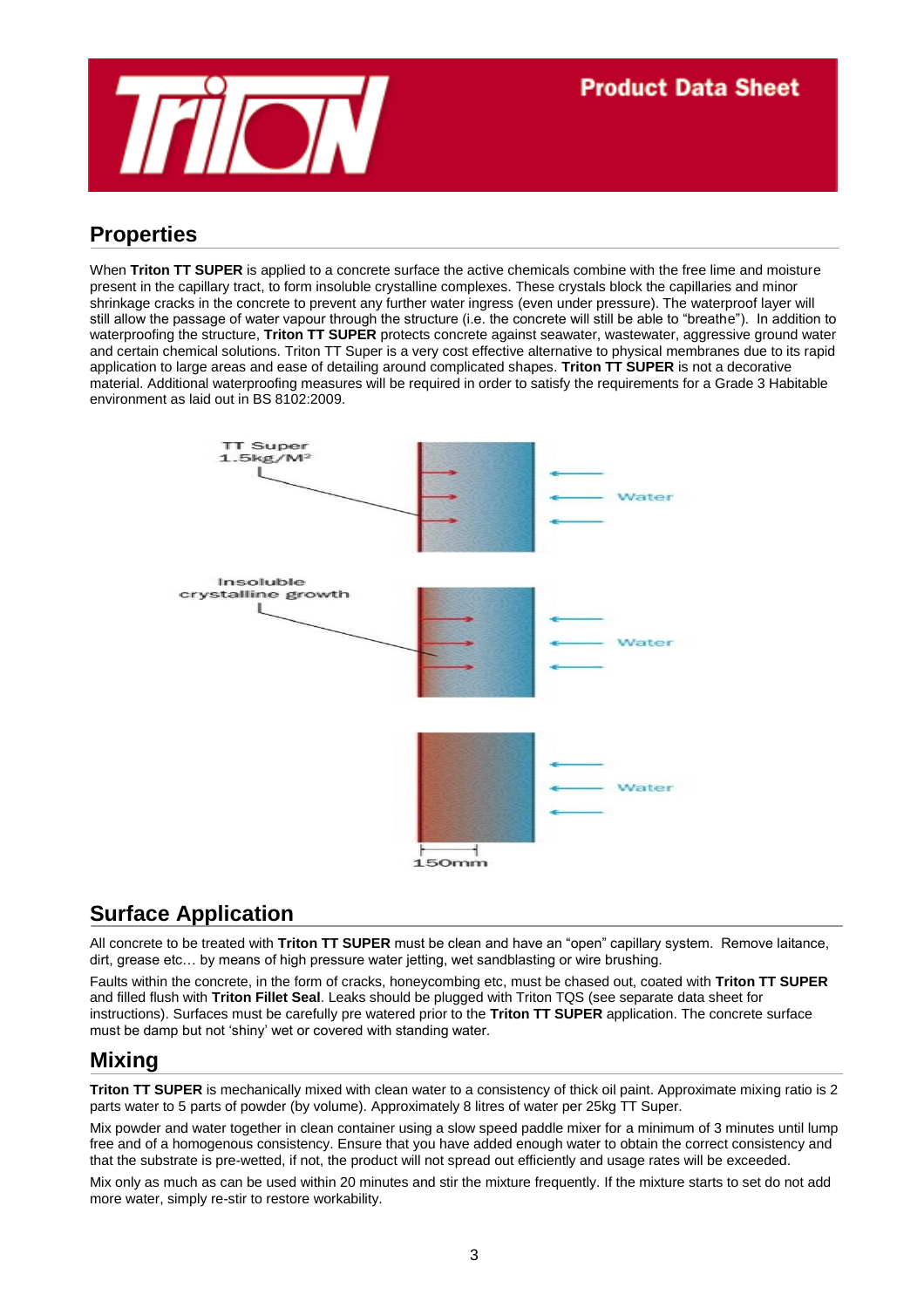

# **Application**

#### **Slurry.**

Apply **Triton TT SUPER** in one or two coats according to specification by masonry brush, soft broom or appropriate power spray equipment. When two coats are specified apply the second coat whilst the first coat is still "green".

#### **Dry powder (for horizontal surfaces only).**

The specified amount of **Triton TT SUPER** is distributed in powder form through a sieve and trowelled into the freshly placed concrete after it has reached initial set (when the concrete can be walked on leaving an imprint 10mm deep).

#### **Post treatment.**

Once the **Triton TT SUPER** treatment has reached initial set it should be moist cured with a fine fog spray of water 2-3 times per day for three days and, if practical, covered with moist hessian or plastic sheeting. In hot or windy conditions, it should be moist cured more frequently. During the curing period the **Triton TT SUPER** treatment must be protected from rainfall, frost or puddling of water.

**NOTE:** Do not apply **Triton TT SUPER** at temperatures below +5<sup>o</sup>C. **Triton TT SUPER** cannot be used as an additive to concrete, please refer to **Triton TT SUPER ADMIX** data sheet.

# **Consumption**

#### **Concrete surfaces to be backfilled.**

One coat of Triton TT SUPER at 0.75kg/m<sup>2</sup> followed by one coat at 1kg/m<sup>2</sup>. Brush or spray applied.

#### **Water retaining structures, internal concrete wall surfaces.**

Two coats of Triton TT SUPER each at 0.75kg/m<sup>2</sup>. Brush or spray applied.

#### **Concrete slabs.**

Triton TT SUPER at 1.00kg/m<sup>2</sup> applied in one slurry coat to hardened concrete or dry sprinkled and trowel applied to fresh concrete when this has reached initial set.

#### **Construction Joints.**

Triton TT SUPER at 1.5kg/m<sup>2</sup> applied in slurry or dry powder consistency immediately prior to placing the next lift/bay of concrete.

### **Blinding concrete.**

**Triton TT SUPER** at 1.2kg/m<sup>2</sup> brush applied as a slurry prior to placing the overlay concrete slab. If placement of the slab is delayed, the TT Super will remain active but should be kept clean.

# **Packaging**

25kg bags or tubs

# **Storage**

When stored in a dry place in unopened, undamaged original packaging, shelf life is 12 months.

# **Health and Safety**

**Triton TT SUPER** contains cement and is Irritating to eyes and skin. **Triton TT SUPER** may cause sensitisation by skin contact. Keep out of reach of children. Avoid contact with skin and eyes. In case of contact with eyes, rinse immediately with plenty of water and seek medical advice. Wear suitable gloves.

For full information consult the relevant Material Safety Data Sheet.

\* for chemical resistances please contact your Triton representative.

*For further information, please contact:*

**Triton Systems**

Units 3 – 5 Crayford Commercial Centre, Greyhound Way, Crayford, Kent DA1 4HF

**Tel:** 01322 318830 **Fax:** 01322 524017

**Email:** info@tritonsystems.co.uk [www.tritonsystems.co.uk](http://www.tritonsystems.co.uk/) Ref: Triton SUPER 06/16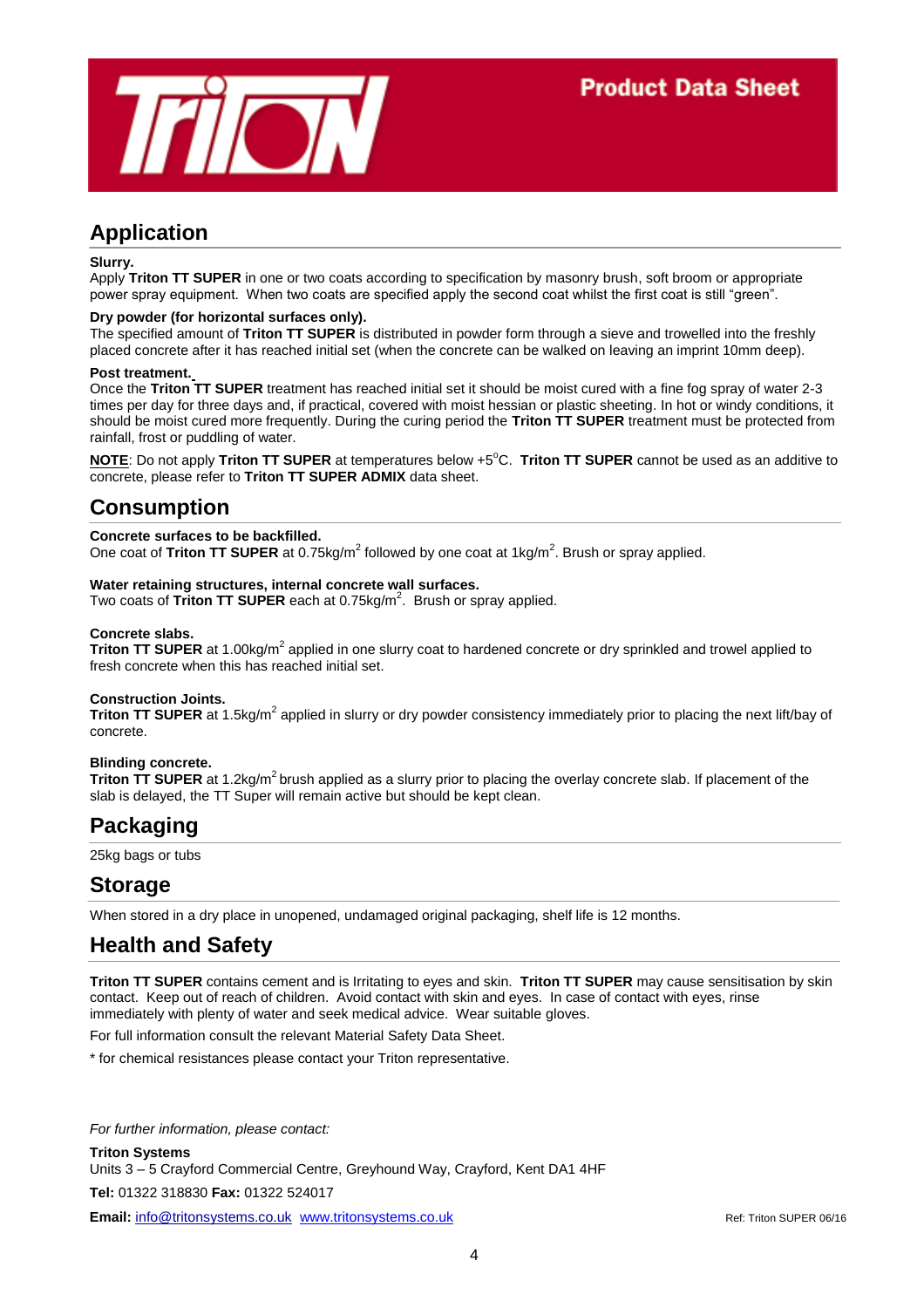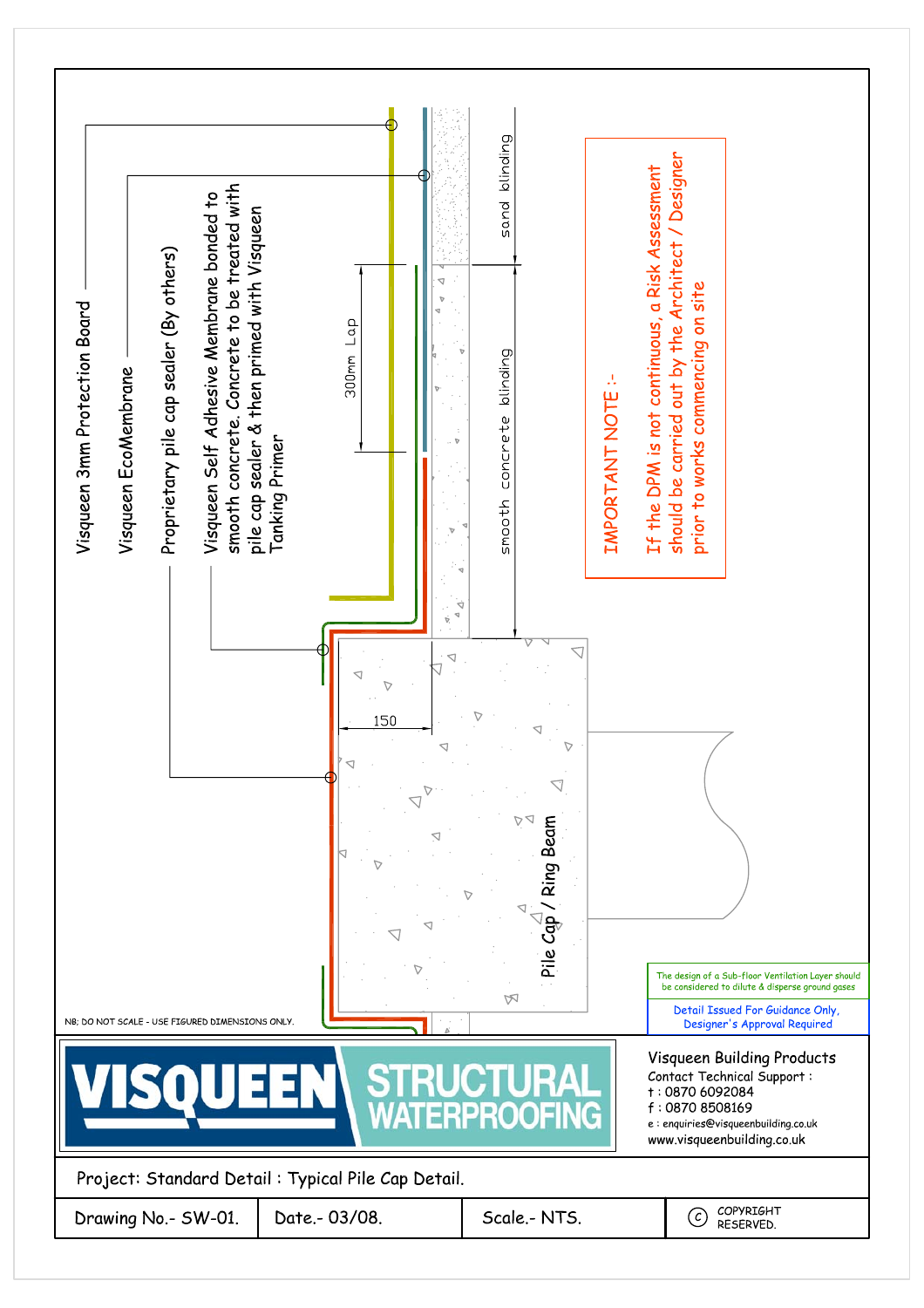



# **TRITON SYSTEMS:**

Tel: 01322 318830

# J10 CEMENTITIOUS MORTAR TANKING / DAMP PROOFING

To be read in conjunction with prelimaries / General conditions.

# **TYPES OF TANKING / DAMP PROOFING**

130 PROPRIFTARY CRYSTALLIZATION ACTIVE MORTAR

- Substrate:..............
- Concrete.
- Existing concrete.
- Manufacturer: Triton Systems, 3-5 Crayford Commercial Centre, Greyhound Way, Crayford. DA1 4HF.
- Tel: 01322 318830. Fax: 01322 524017.
- Email: info@tritonsystems.co.uk. Web: www.tritonsystems.co.uk.
- 
- Product reference: Triton TT Super.
- Number of layers: Two.
- Thickness (overall): 2mm
- Coverage per coat (minimum): 1<sup>st</sup> coat: 0.75kg/m<sup>2</sup>.
- 
- $2^{nd}$  coat: 1kg/m<sup>2</sup>.
- Finish: Brushed.

## 350 MIXING

Factory-made pre-blended constituents: Mix using methods recommended by Triton Systems.

## **360 COLD WEATHER**

- General: Do not use frozen materials or apply coatings to frozen or frost-bound substrates.
- Air temperature requirements: Do not apply coatings when at or below 5ºC and falling, or below 3ºC and rising.
- Temperature of work: Maintain above 5ºC until coatings have hardened sufficiently.

## **PREPARING SUBSTRATES**

## **410 SUITABILITY OF SUBSTRATES**

- Preparation generally: To Triton Systems recommendations.
- Stability and soundness: Free from movement and loose or weak areas that will cause failure of tanking.
- Key: To achieve firm adhesion of tanking.
- Contamination: Free from previous coatings and contaminants including dirt, dust, efflorescence, mould, oil, paint and plaster.
- Cracks, porous patches and other defective areas subject to water pressure and liable to admit water: Control and seal using Triton Quick Set / Triton Fillet Seal.